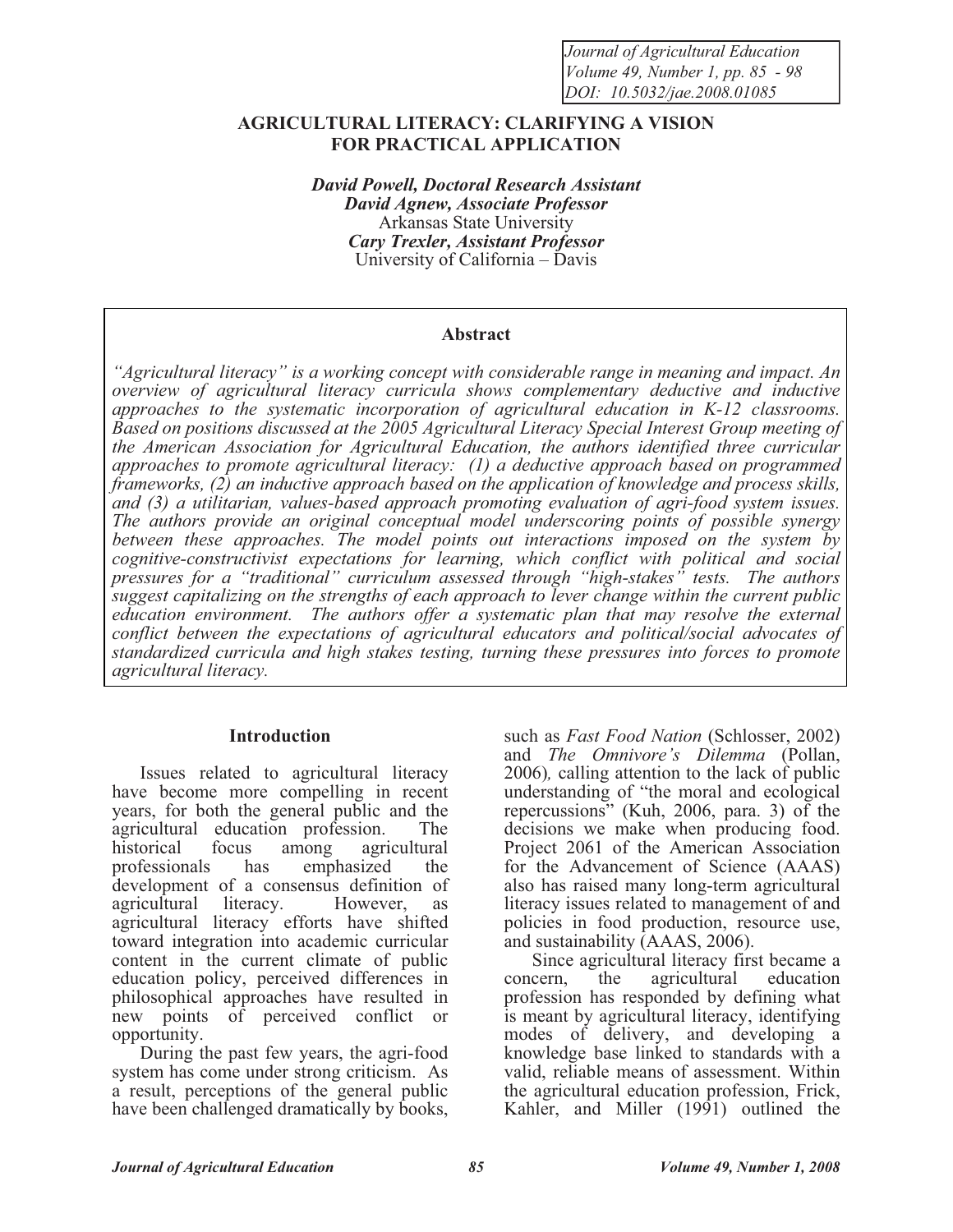of the participants.

widely accepted definition of agricultural literacy. Efforts to fully articulate this definition and to assess the outcomes of agricultural literacy efforts, however, have produced much discussion with very limited consensus due to perceived philosophical, political, and epistemological differences. In May 2005, and again in 2006, discussions of the Agricultural Literacy Special Interest Group meeting of the American Association for Agricultural Education focused on three<br>distinct approaches based on the distinct approaches based on the

#### *Approach # 1: Programmed Agricultural Literacy (Deductive Model)*

philosophical and epistemological positions

Premise: Agricultural literacy should be viewed as a driving force in the K-12 curriculum, monitored and fostered through a formal agricultural literacy framework with its own multi-disciplinary curriculum, values, and agenda. The primary goal of this approach is to meet the standards of an agricultural literacy framework through infusion with academic content, thematically weaving agricultural materials through academic courses, to establish agricultural literacy as a content area within the curriculum without a designated "agriculture" class.

## *Approach #2: Emergent Agricultural Literacy (Inductive Model)*

Premise: Agricultural literacy results from integrating interdisciplinary academic and process skills in context while focusing on an agricultural issue. Emergent agricultural literacy is an outgrowth of the simultaneous development of generalized academic skills and the specific contextual learning inherent in the agricultural problem to be solved. The integration of academic skills and their application to an agricultural problem relies in actual practice on the ability to "justify" curriculum decisions in lesson plans through correlation to academic frameworks. Agricultural contexts serve as vehicles to promote academic performance and agricultural literacy "emerges" as an end-product.

## *Approach #3: Agriculturally Literate Value Judgments (Evaluative Model)*

Premise: Agricultural literacy revolves around the ability to think critically and make value judgments about the impact of agriculture as an economic and environmental activity and the concurrent societal and political pressures that result from those judgments. An agriculturally literate person should be able to analyze and evaluate "trade-offs" to individuals and to society resulting from agricultural enterprises. The nature of the decisions and value judgments drive the agricultural content. Understanding of agriculture is demonstrated by the ability to enter into discourse about and make decisions in response to choices facing society.

# **Purpose Statement**

The purpose of this paper is to foster a dialogue to promote a common vision for literacy by identifying and defining<br>approaches to agricultural literacy to agricultural literacy curriculum development, implementation, and assessment. The authors offer a dynamic graphical model that underscores<br>the interconnections between these the interconnections between these approaches and points to areas of synergy. The authors then use this model to identify leverage points for change and articulate steps to further promote a shared vision to achieve agricultural literacy.

# *Definition of terms*

A definition of terms facilitates understanding of the model presented in this paper and clarifies the contrasting implications for promoting change that can be attributed to philosophical and epistemological differences between "cognitive constructivist" and "traditional" perspectives. Posner (1995) defined these positions relative to schools:

Cognitive constructivist – Schools emphasize rote learning too much and do not put enough emphasis on real understanding and thinking. Curricula need to allow students to construct their own knowledge based on what they already know and to use that knowledge in purposeful activities requiring decision making, problem solving, and judgments.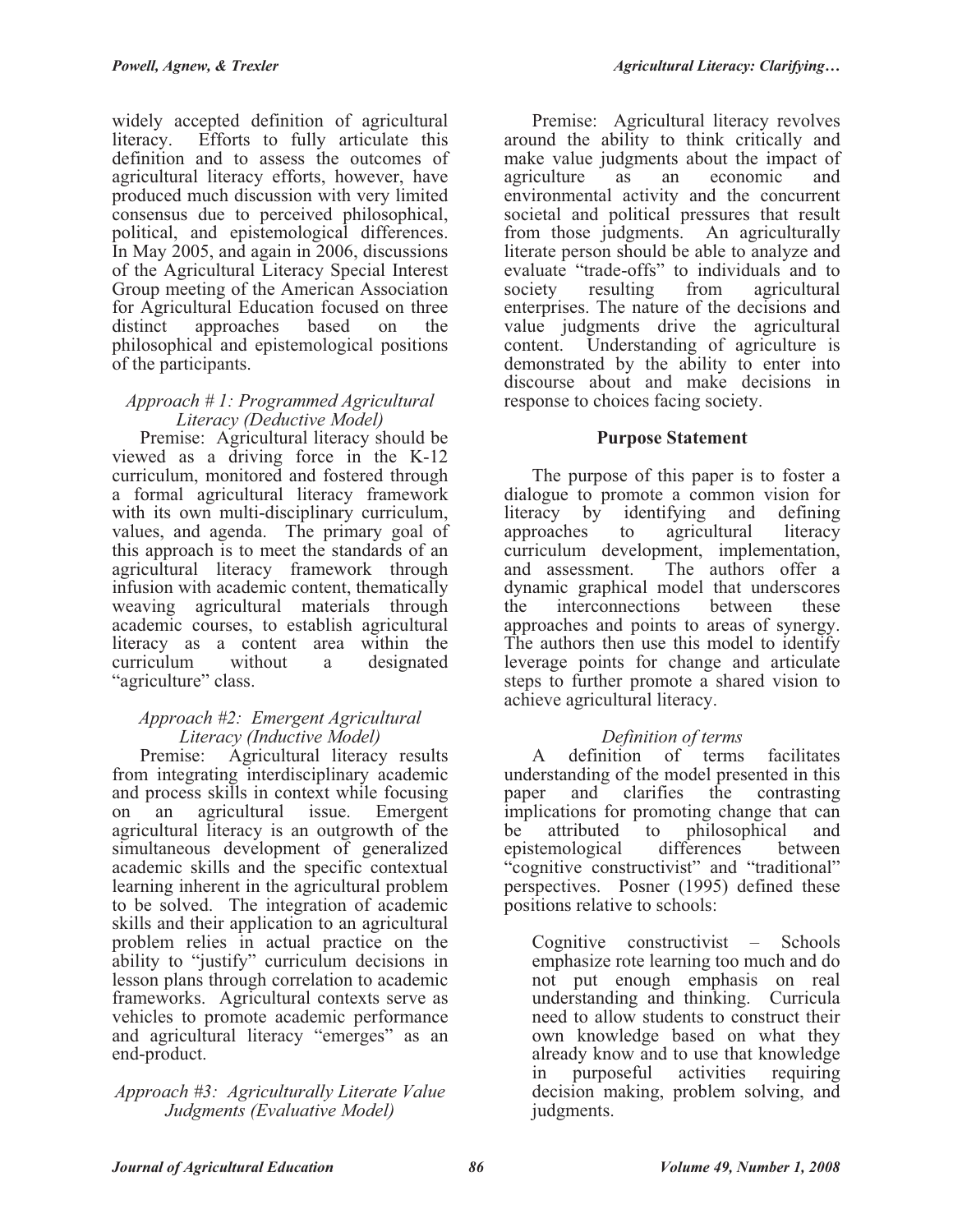Traditional – Schools need to return to the basics, that is, to a mastery of basic literacy and computational skills, to a knowledge of basic facts and terminology that all educated people should know...  $(p. 65)$ .

# **A Shared Vision for Change**

In the past, a close identification with a common agrarian culture and heritage resulted in a shared sense of agricultural literacy, arising from intimate familiarity with the production, distribution, and use of agricultural products. As the United States has become more urbanized, this connection has become more tenuous. Lack of knowledge about agricultural issues could be misperceived as apathy, attenuating the perception of need for agricultural literacy. As a 2000 report by Roper Starch World Wide (as cited by Arkansas Foundation for Agriculture, 2006, para. 2) stated, Agriculture, 2006, para. 2) stated, "Agriculture must do a better job of taking its message to American consumers… [who] haven't heard, or don't know about many farm technologies [and] …would actually welcome agriculture's side of the story."

The diffusion of interests and agendas under the broad umbrella of agriculture compounds the challenge posed by lack of awareness, making it difficult to gain support for a common vision of agricultural literacy. Yet, a common vision is necessary for systematic change. Communicating a shared vision creates a "field of shared meaning" and mutual understanding that is "profoundly different from [merely] writing a vision statement" (O'Neil, 1995, p. 22). Without shared vision, progress is severely impeded. A firm theoretical framework is fundamental to establishing systematic working goals to implement a vision, provides a roadmap to chart progress and evaluate outcomes, and is essential to prevent duplication of efforts.

#### *Barriers to the Development of a Shared Vision for Agricultural Literacy*

According to Morrison (as cited in Lauer, 1976), social movements—such as the agricultural literacy movement—depend on a large number of people experiencing an identified discontent, communicating a clear

difference in conditions defining the discontent, and voluntarily associating to advance the ideals of the group in opposition to the identified discontent. A growing perception of agricultural illiteracy led to the identification of a common discontent that generated pressure to combat this illiteracy in various segments of society such as the agricultural industry, portions of the education establishment (e.g., agriculture, science, nutrition), environmental and sustainability activist groups, and government agencies with an agricultural focus. Such pressure, however, often has been disconnected and largely unheeded.

The push for agricultural literacy also has suffered somewhat from a perceived lack of utility outside of the agriculture field, which makes problematic the identification of a common sense of discontent. In contrast, reading and mathematics literacy have been considered essential to almost any job, as well as for basic functioning in society (Lowell, n.d.). Many functions in daily society, however, seem to have little direct dependency on a generalized agricultural literacy. Businesses have not depended on agricultural literacy to make sales and few if any jobs outside of the agricultural sector have depended on a generalized application of agricultural knowledge. There appears to be, however, growing concern from consumer and<br>environmental groups not commonly groups not commonly associated with agricultural interests for a functional level of agricultural literacy to understand food safety concerns and environmental trade-offs associated with the structure of the agri-food system.

Timing and opportunity also have become important issues in promoting agricultural literacy. In most states, public school agricultural content at the lower grades has been largely non-existent, except as infused into core subjects at the discretion of the individual teacher. At the secondary and post-secondary level, agricultural content is often focused on technical knowledge and skills in a career-oriented context. Agricultural knowledge acquired by the vast majority of public school students not enrolled in an agriculture course, is somewhat limited (Bowers & Kohl, 1986; Horn & Vining, 1986; Williams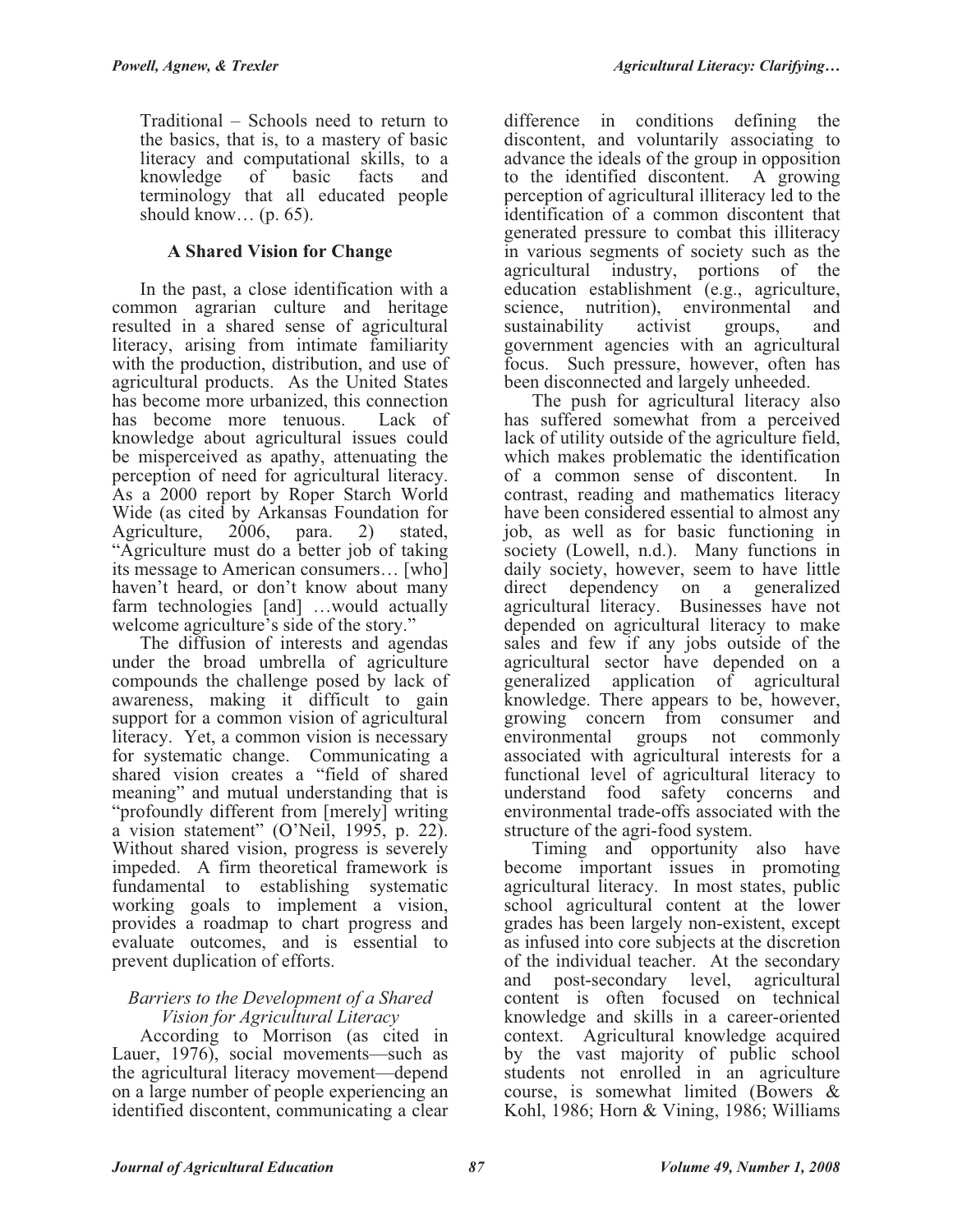& White, 1991). The low agricultural knowledge scores of students not enrolled in agriculture courses leads one to suspect that what agricultural knowledge they do have has not been integrated into a larger perspective that could be termed "literacy." Ironically, the key to integrating this body of disparate facts may well be in place already, in the form of the current "high stakes testing" environment driving school testing" environment driving school curriculum decisions toward a traditional curriculum focused on basic skills. To provide a clearer focus on basic skills, "high stakes testing" may unwittingly encourage teaching academic concepts in specifically agricultural and environmental context.

Within education, there has sometimes been a dichotomy of purpose regarding agricultural literacy. Some academic core content teachers have been willing to teach a curriculum that promotes agricultural literacy if correlated with state standards (Blackburn, 1999). In contrast, agriculture teachers have been more likely to view agricultural literacy as an outgrowth of career-centered context goals (Agnew & McJunkin, 2005). Academic teachers have not always treated agricultural literacy with the same degree of depth or quality as agriculture teachers. The long-term consequences of this disparity in vision may have tended to increase the perception of agricultural literacy as a specialized interest and ultimately increase the lack of awareness within the general population.

## **Historical Perspectives on Agricultural Literacy**

According to Kruger and Mundt (1991) agricultural education must continue to evolve to meet the needs of students in the 21st century. Throughout the past twenty years, efforts to define agricultural literacy have moved from the mostly technical aspects of production and distribution of agricultural goods to include a sense of broader environmental and global social significance. More recently, there have been efforts to define agricultural literacy in terms<br>of conversational knowledge, critical of conversational knowledge, critical analysis, and value-based judgment.

The National Research Council (NRC, 1988) devoted considerable attention to identifying and describing the essential elements and ideals of "agricultural literacy." The initial definition linked The initial definition linked agricultural literacy to the historical, economic, social, and environmental significance of the food and fiber system, encompassing "practical knowledge needed<br>to care for...outdoor environments," to care for…outdoor environments," complementing instruction in academic subjects with "enough knowledge of nutrition to make informed personal choices about diet and health" (p. 9). After the NRC report, academics in agricultural education began to more clearly define agricultural literacy. The consensus definition for agricultural literacy established by Frick et al. (1991) added the ability to "synthesize, analyze, and communicate basic information about agriculture." (p. 52) They described as "basic agricultural information" such concepts as the economic impact and societal significance of agriculture, its relationship with natural resources and the environment, public policies, the global significance of agriculture, and the distribution of agricultural products.

In more recent times, the National Council on Agricultural Education included conversational literacy in agriculture, food, fiber, and natural resource systems as a goal in *Reinventing Agricultural Education for the Year 2020* (Team Ag Ed, 2000). To meet this goal, action items included the development of an education network and age-appropriate competencies reflecting conversational literacy in agriculture, food and fiber systems, and natural resource systems along with the development of an "appropriate agricultural literacy course and materials" with "strategies to ensure the successful completion of the course" (p. 8).

To clarify further what conversational literacy would entail, Trexler (2000) traced how the definition of literacy has changed over time in the American lexicon. He argued "if the agricultural education profession and its stakeholders are to foster agricultural literacy, then we must look to the policies and values we hold as we define the depth and breath of conversational literacy<sup> $\bar{y}$ </sup> (p. 5). In an empirical study published in 2003, Meischen and Trexler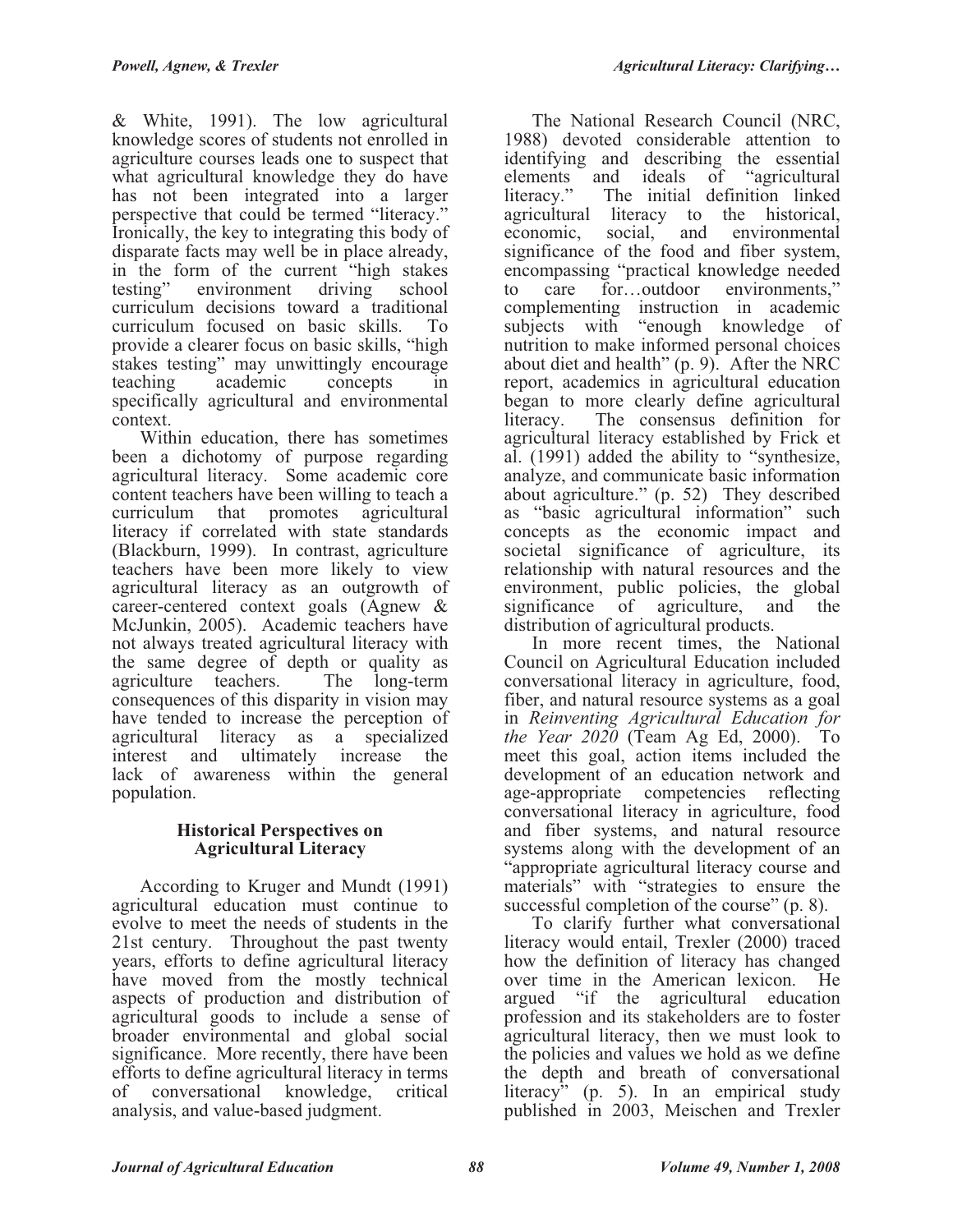articulated a linguistic development of literacy built around "culturally based beliefs, values and attitudes" leading to "the ability to make judgments based on culturally based norms" and asserted that "[a]griculture is a culture unto itself" (p. 43). Synthesizing this linguistic definition of literacy with the previously described threads of scientific, agricultural, and environmental knowledge-based literacy, Meischen and Trexler proposed an "updated" definition of agricultural literacy. Their definition entailed "knowledge and understanding of agriculturally-related scientific and technologically-based concepts and processes required for personal decision-making, participation in civic and cultural affairs, and economic productivity"  $(p. 44)$ .

According to Meischen and Trexler (2003), agricultural literacy would go beyond familiarity with generalized concepts and processes and even beyond conversational literacy with agricultural facts and issues. They stressed the ability to make judgments and apply them to personal and public decision-making, which would focus the discussion of agricultural literacy onto an entirely different plane of deliberate values education. This education for values would become uniquely agricultural through the recognition and cultivation of a culture with a system of beliefs and values inherent to agriculture. A shift to values-based education for literacy would suggest the need for a move away from the traditional essentialist view of curriculum to one based more on a cognitive constructivist approach.

#### **Overview of Three Agriculture Literacy Initiatives Relevant to the Conceptual Model**

While the agricultural education establishment has been grappling with the task of defining agricultural literacy and attempting to build a consensus of need, several groups have forged ahead with programs to bring agricultural education into the classroom, especially at the primary grade levels where the need is great. Three notable efforts stand out as exemplary systematic efforts to incorporate

agricultural education into existing classroom settings.

In 1981, the United States Department of Agriculture sponsored *Agriculture in the Classroom* (AITC), a "grass-roots" effort initiated by coalitions of state departments of agriculture and education, individual colleges of agriculture, local cooperative extension services, and farm organizations such as the Farm Bureau (B. Wolanyk, personal communication, July 27, 2004; Leising, Pense, & Portillo, 2003). Throughout the 1980s, AITC gradually consolidated in many states under the administration of the Farm Bureau (Agnew & McJunkin, 2005). Some states have little more than teacher training in a menu of activities embedding agricultural content into elementary school courses. Other states have fully developed curricula, systematically infusing agriculture into academic subject areas complete with teacher in-service training.

In 1988, Project Food, Land and People (FLP) began the development of a curriculum applying academic subject area knowledge and process skills in agricultural and environmental contexts. 1,600 professionals in science, social studies, math, agriculture, and the environment worked together for 10 years to develop and pilot-test lessons for an integrated curriculum (Project Food, Land, and People, 2003). Although the 55 FLP<br>lesson units systematically integrate lesson units systematically academic core subjects, fine arts, physical education, and health in a thematic study of agriculture, these lessons can also be implemented selectively to fit the scope and sequence of individual classroom curriculum.

In 1998, Leising, Igo, Heald, Hubert, and Yamamoto (1998) developed a systematic *Food and Fiber Systems Literacy* (FFSL) curriculum framework identifying five thematic areas of agricultural literacy. Each theme was further subdivided into standards and benchmarks by grade-level groupings. This systematic curriculum framework included a companion series of sample lesson units and a pilot-tested Food and Fiber Systems Literacy Test for assessing levels of agricultural knowledge against the benchmarks.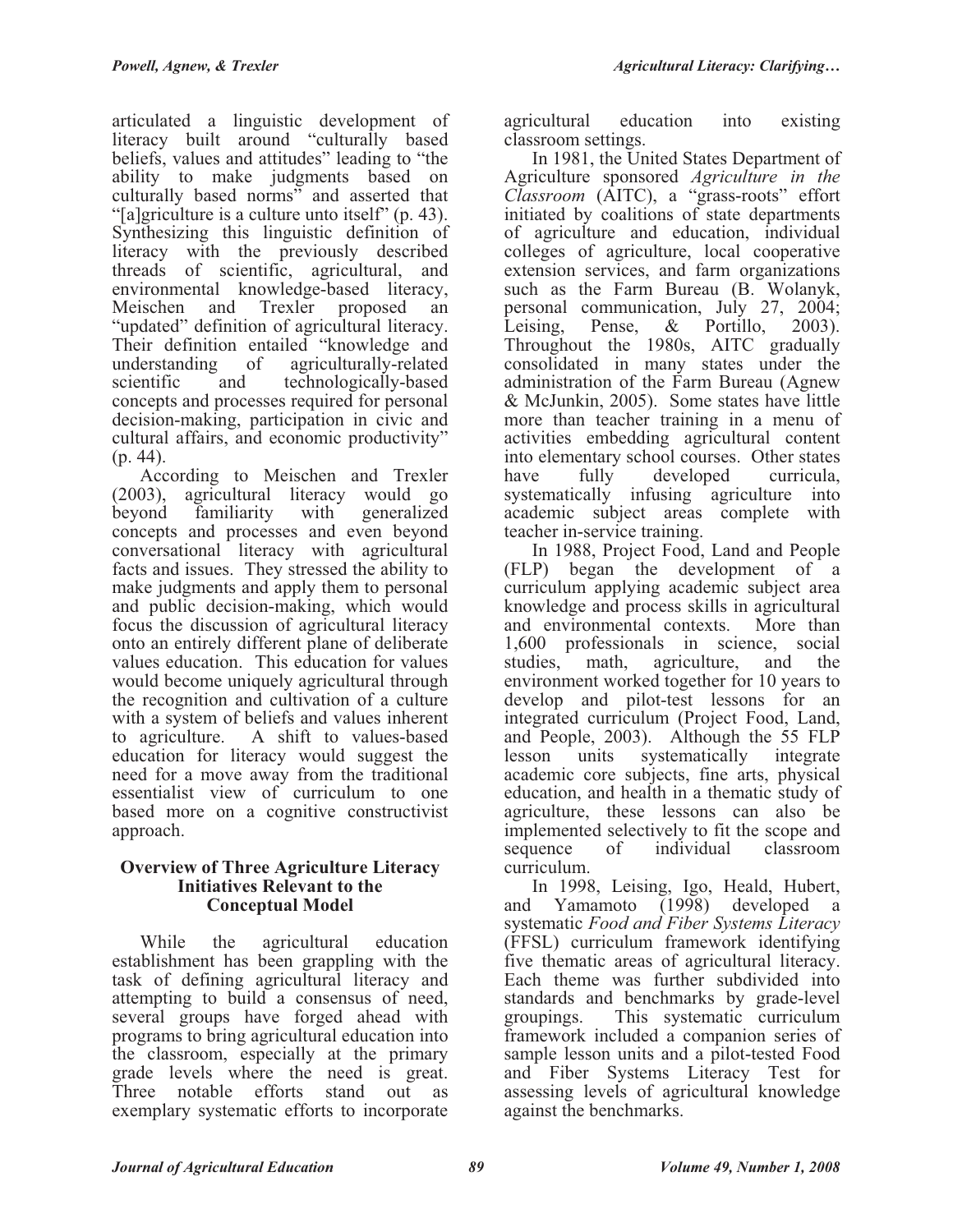These three curricula represent complementary, rather than competitive, approaches to the common problem of systematically incorporating agricultural literacy in existing non-agricultural classes. AITC and FLP both attempt to reinforce an emergent body of agricultural literacy through the application of academic skills in an agricultural context. The agricultural knowledge and skills become real-life vehicles for academic learning. The FFSL curriculum framework takes the opposite tack of systematically infusing agricultural knowledge to build a programmed body of agricultural literacy. In this approach, the academic classes become the vehicles for agricultural learning.

### **Modeling the Interaction of the Elements: Building a Vision**

What are the conceptual relationships between knowledge and process skills, values structures, and frameworks foci within the evolving agricultural literacy movement? If the end goal is to produce a critical and analytical thinker capable of discourse about, evaluation of, and decisionmaking in uniquely agricultural issues, does that, therefore, imply a linear or hierarchical<br>model? In such a scheme, agricultural In such a scheme, agricultural literacy resulting from a programmed infusion of agricultural knowledge into academic classes would appear to be of a lesser order of complexity and even desirability (Figure 1), while literacy "emerging" from application, analysis, and synthesis of academic skills in thematic units would appear to be of a "higher order;" and agriculturally literate value judgments would appear to be of the highest order.



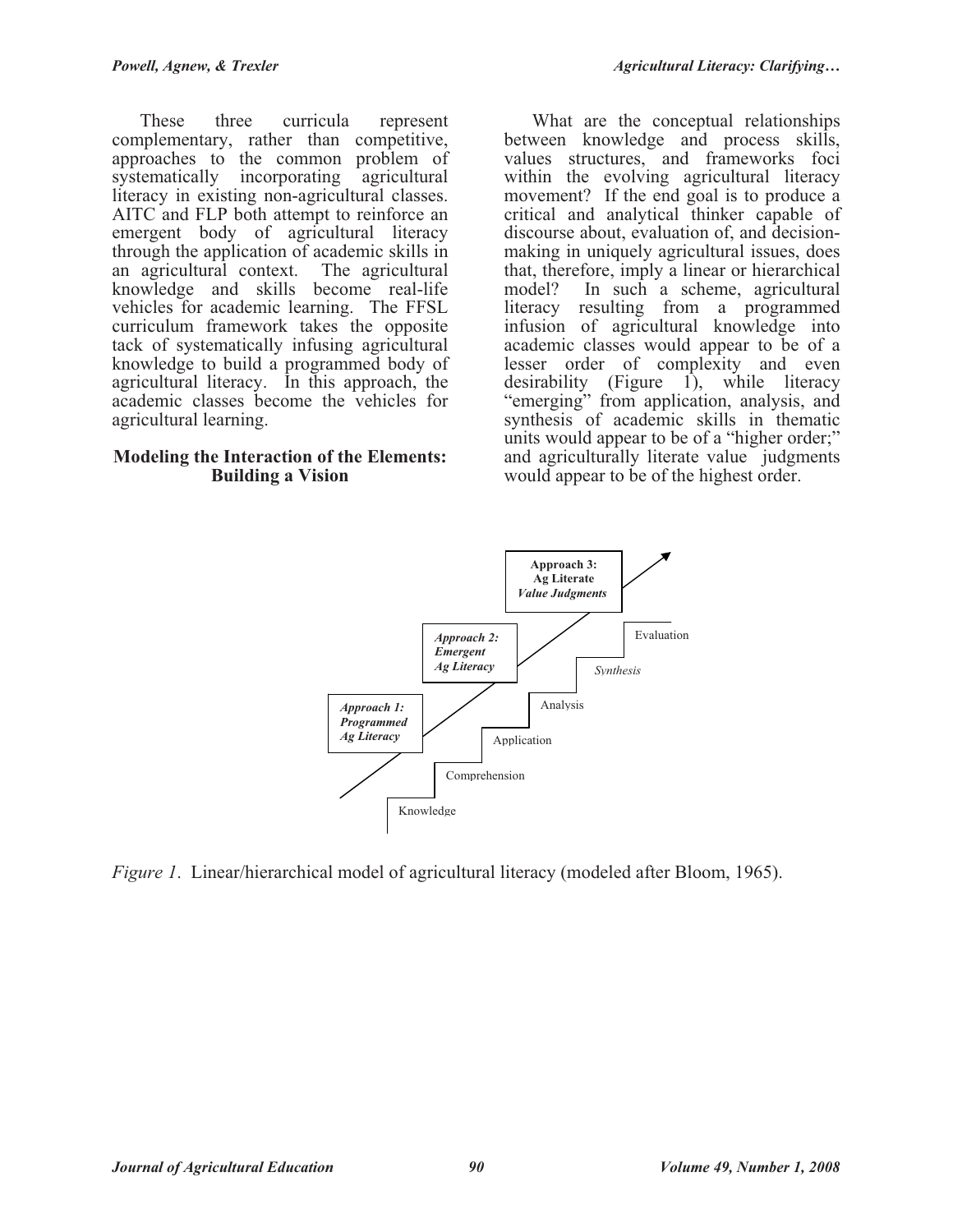The development of agriculturally literate value judgments, however, represents both an end goal and the means toward a goal in the epistemological process. Despite the taxonomic convenience of labeling sequential "levels" of cognitive skills, the actual cognitive process is neither linear nor hierarchical. It is more useful to consider these three elements as mutually interactive and synergistic rather than sequential. This interactive relationship would be more accurately portrayed as in Figure 2. Knowledge and process skills

used to "build" emergent agricultural<br>literacy provide the foundation for literacy provide the foundation for agriculturally literate value judgments that in turn influence the selection of knowledge and process skills. Value judgments are<br>used to develop agricultural literacy develop agricultural literacy<br>s that define programmed frameworks that define programmed literacy, which in turn are used to assess and prioritize value judgments, placing them in a larger context. Similarly, frameworks unify and give perspective to knowledge and skills that build competencies.



*Figure 2.* Interactive relationship between agricultural literacy values, knowledge, and frameworks.

# *Deductive and Inductive Curricular Approaches to Agricultural Literacy*

Both the use of agricultural literacy frameworks ("programmed literacy") and the application of knowledge and process skills ("emergent literacy") can build agricultural literacy. The mechanism of each approach, however, works in an opposite direction. Programmed agricultural literacy built from a unified framework through standards and individual benchmarks, follows a deductive model (Tyler, 1949). After identifying the general objectives

arising from the needs of students and society for knowledge related to agriculture,<br>objectives are filtered through the filtered through the educational and social philosophy of the school and pedagogical methods. Using<br>pre-designed agricultural literacy pre-designed agricultural literacy frameworks incorporates part of the general academic core program and part of the career-technical program—including the overlapping portion where academic skills are applied to specifically agricultural topics—into a comprehensive programmed agricultural literacy curriculum (Figure 3a).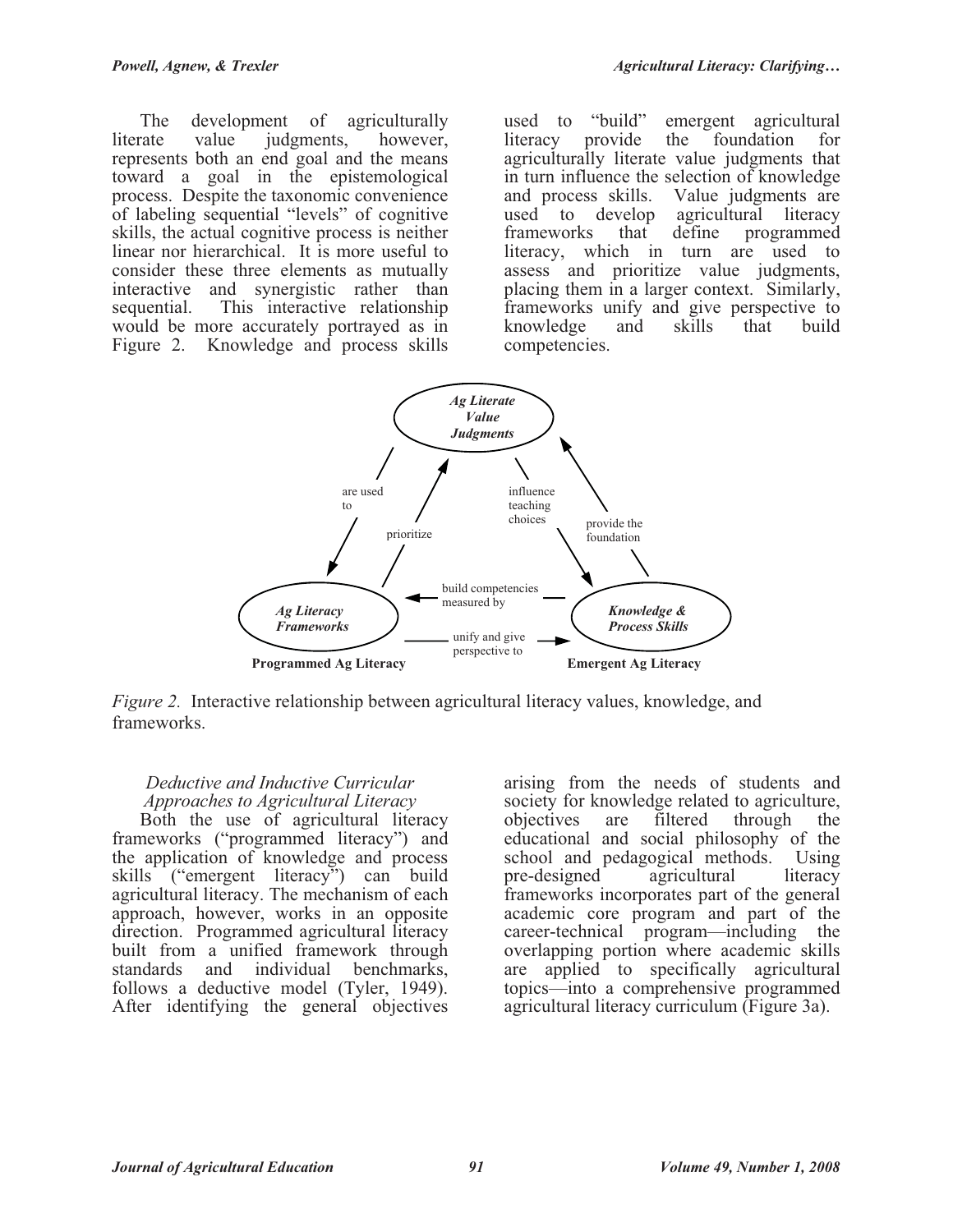





Alternatively, an emergent agricultural literacy arises inductively through the application of knowledge and process skills from the core content into agricultural topics in contextual learning (Brown, 1998) (Figure 3b). This "grass-roots" curriculum development model, described by Taba (1962), follows an entirely different process, beginning with the production of pilot units tested to establish their validity and practicality before being revised and consolidated into blocks of units. Only then is a framework developed to provide the rationale for scope and sequence before installing and disseminating new units. Both AITC and FLP show the characteristics of this kind of evolution.

### *Evaluative Agricultural Literacy: A Process of Integration*

Agricultural literacy arises both inductively and deductively. Inductively, agricultural literacy emerges from the application of knowledge and process skills to agricultural topics. Deductively, a programmed literacy framework emphasizes the infusion of agricultural topics throughout the academic subject areas. Both approaches are simply process models for the identification, organization, and application of facts and issues



*Figure 3b*. Inductive model of emergent agricultural literacy.

associated with agriculture. Either approach may or may not include behavioral objectives on the "synthesis" or "evaluation" level (Bloom, 1965), but the primary focus is to build a foundation of agricultural content.

Deliberate education for agricultural values integrates the agricultural content foundation into a deep understanding that "transforms factual information into usable knowledge" (Bransford, Brown, & Cocking, 2000, p. 16). Deep learning "always involves moving back and forth between a domain of thinking and a domain of action" (O'Neil, 1995, p. 20) Evaluative agricultural literacy arises by cultivating a system of beliefs and values (Meischen & Trexler, 2003) in which to "conditionalize" otherwise inert knowledge by the "specification of contexts in which it is useful" (Bransford et al., p. 43). However, a critical, analytical value system that is uniquely agricultural is interactive and<br>synergistic, constructed through the constructed through the application of knowledge and process skills unified and given perspective through the scaffolding of an agricultural literacy framework.

#### *External Pressures: The Politics of Agricultural Literacy* Regardless of the process used for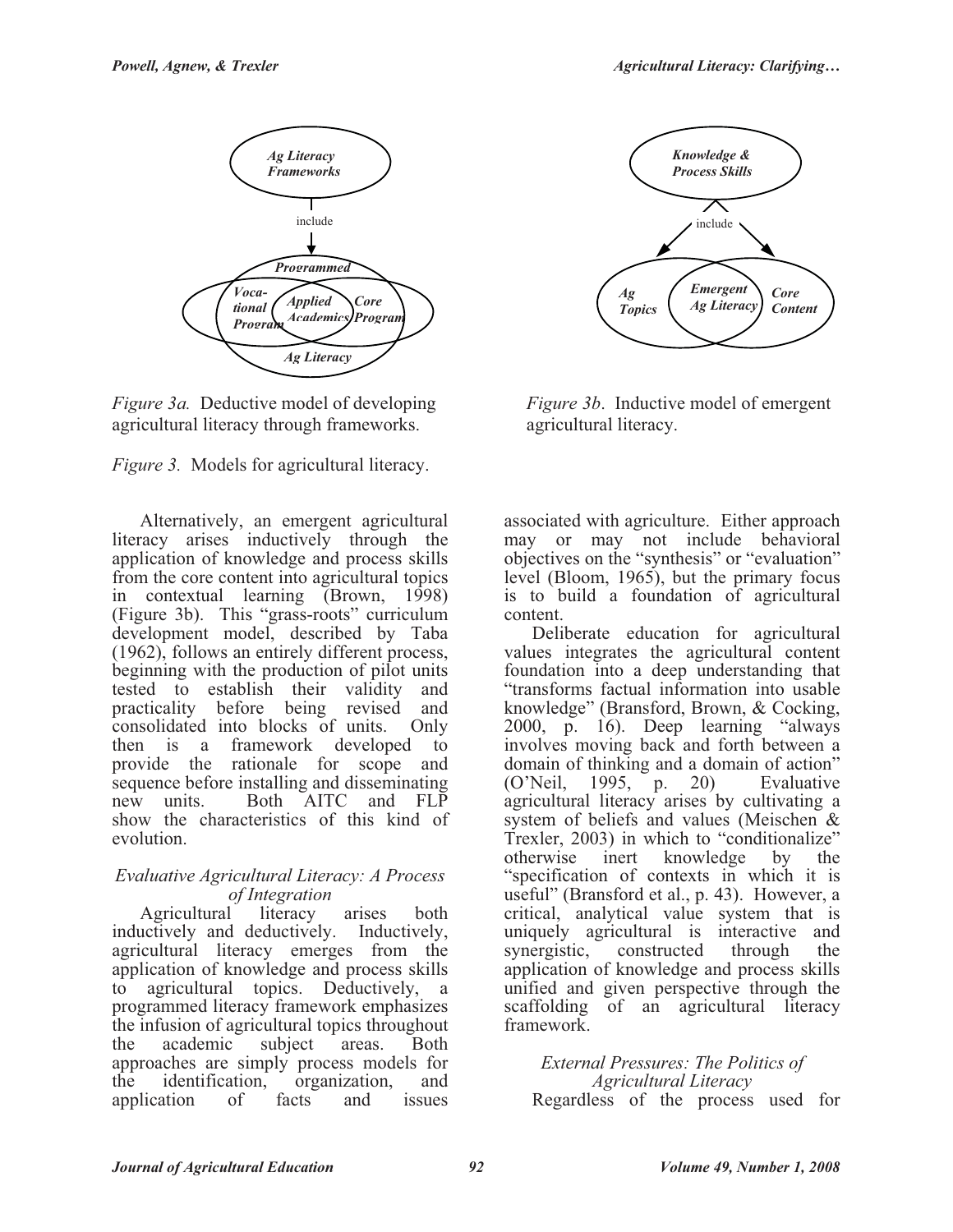curriculum development, the promotion of agricultural literacy does not occur in a vacuum. Two conflicting philosophical

perspectives and resulting epistemological approaches act on this system from the outside (Figure 4).



*Figure 4*. External pressures affecting the development of agricultural literacy.

According to King (2007, p. 44), "the single greatest impact [of No Child Left Behind] … is mandatory testing for academic proficiency in key subject areas [of reading and mathematics]." As King stated, the power this policy gives "to punish, reorganize or close schools whose test scores do not meet the standard of 'adequate yearly progress,' test preparation trumps all other aspects of classroom activity" (p. 44). The current emphasis on "traditional curriculum" with its attendant high stakes testing has been used to justify the short-term academic subject focus on core content knowledge and process skills. This external pressure arises from the public's desire to see immediate, measurable "progress," thereby devaluing non-core subject areas and topics that promote agricultural literacy. Because instructional time is already filled, this traditional essentialist focus may prevent the

development of agriculturally literate value systems by inhibiting a perceived need for the programmed frameworks to help provide a conceptual scaffold of an agriculturally

literate perspective.<br>In contrast, In contrast, cognitive-constructivist theory has attempted to set up an expectation for interdisciplinary instruction to build concepts using knowledge and process skills in context. This cognitiveconstructivist ideal is especially conducive to building agriculturally literate values systems, but it is constantly undermined by the necessity to meet mandated criterionreferenced testing goals in basic skills, resulting in a continuing conflict of interests between the agricultural literacy movement and the politically motivated requirements of public education.

# *Leverage Points for Change*

Although emphases in practice may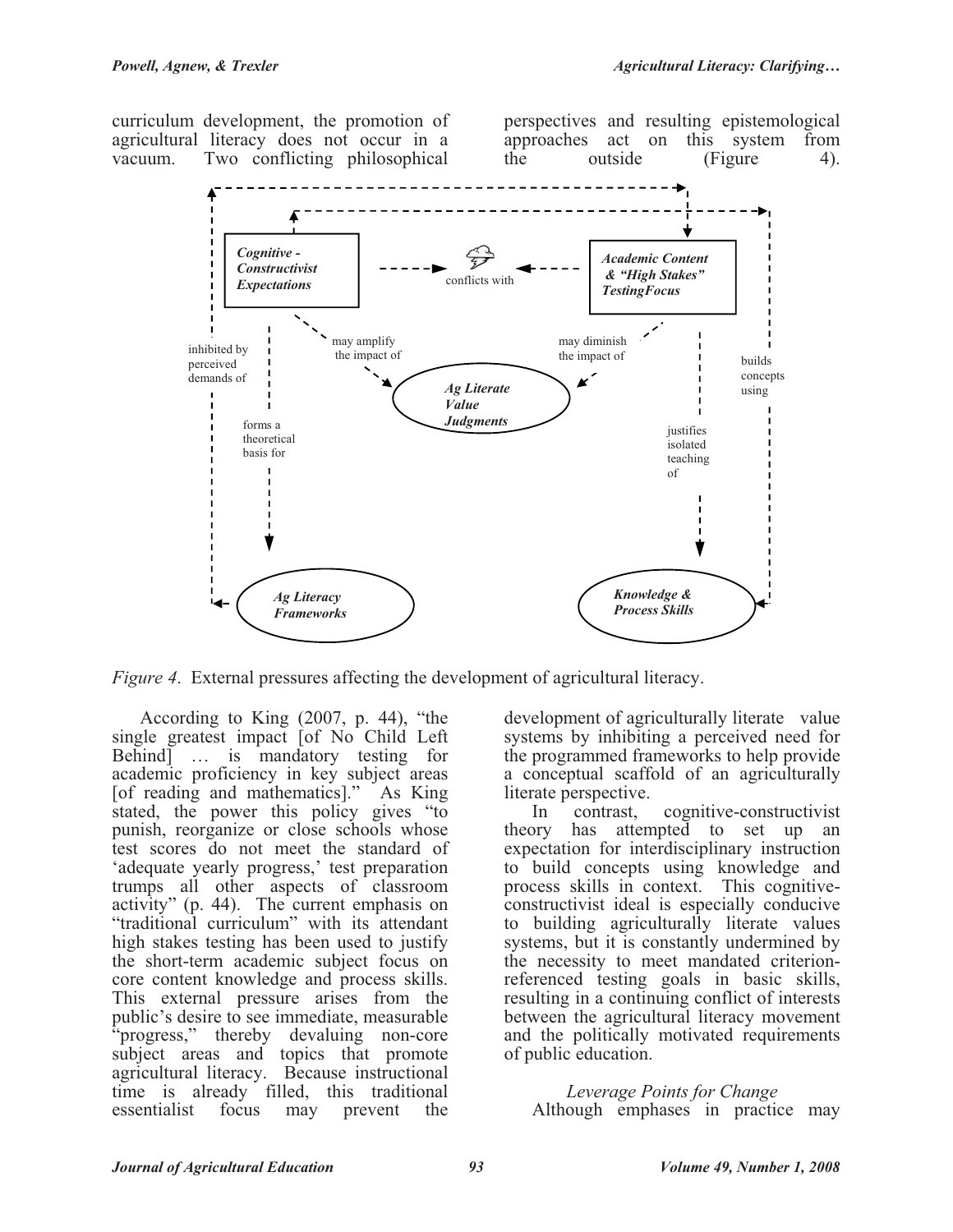differ, any of the three approaches programmed, emergent, or evaluative would be capable of promoting increases in agricultural literacy levels.

Combining all three approaches could build a literacy base that is more comprehensive and more completely integrated into the larger body of understanding acquired in a student's scholastic career. This is not a closed This is not a closed. system, however. The disparate philosophical assumptions behind the public demand for traditional essentialist basic<br>skills and the cognitive-constructivist skills and the cognitive-constructivist expectation of "best practices" give rise to conflicting external pressures that disrupt

the synergy of the common vision and the resultant effectiveness of its impact on agricultural literacy.

Figure 5 shows two key leverage points, *A* and *A'*, where the broader system's internal and external influences on external influences on agricultural literacy appear to be most susceptible to change. Both points<br>involve strengthening cognitiveinvolve strengthening constructivist theory and practice *in the core content area classroom* As with the previous discussion of emergent and programmed agricultural literacy, these two<br>leverage points represent deductive points represent deductive and inductive approaches to curricular change.



*Figure 5.* Agricultural literacy: Leverage points for change.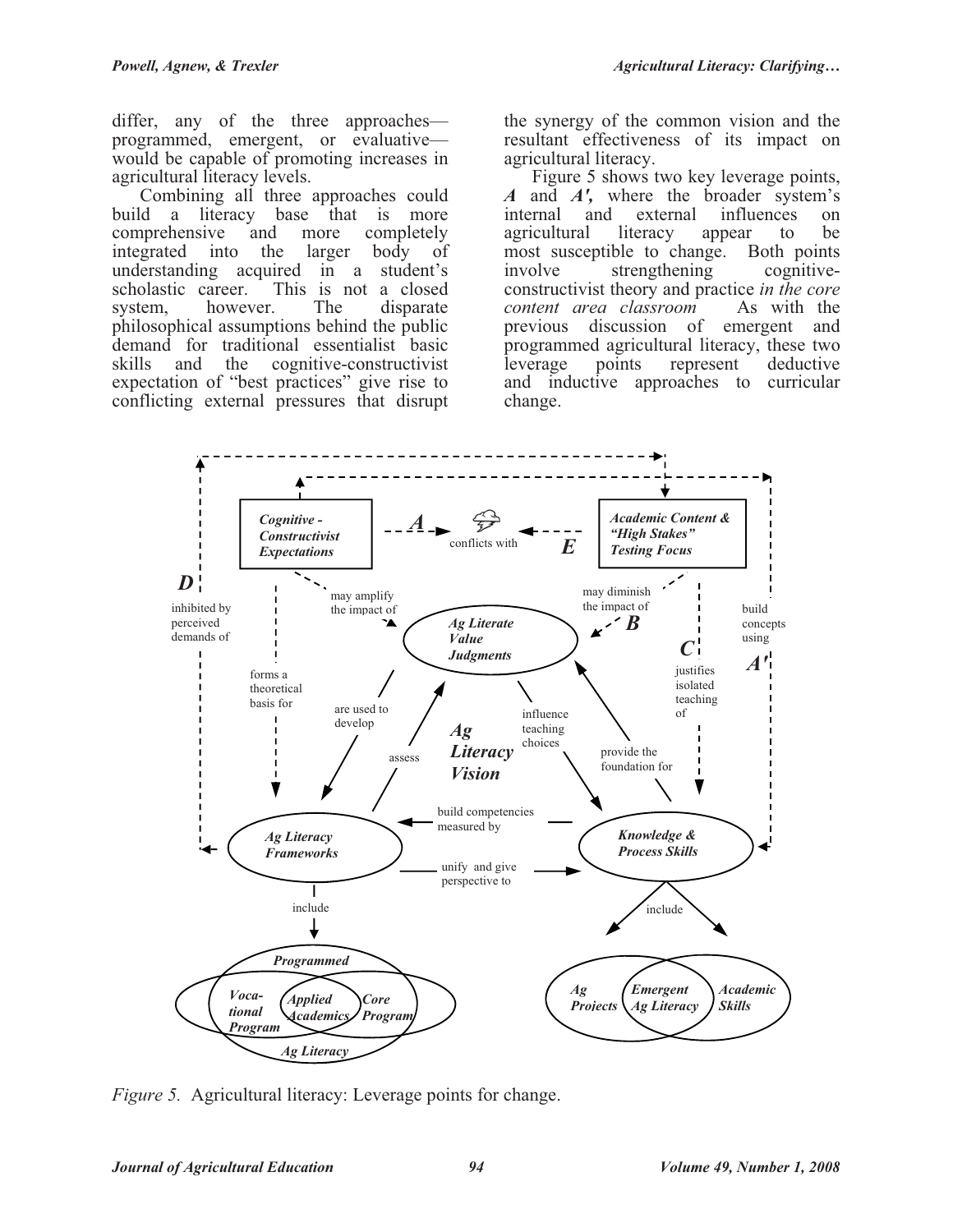The deductive path to change begins at feedback loop *A.* This solution is more direct, but much more difficult to achieve, because it starts with a shift away from a traditional essentialist curricular focus and would necessitate a change in the testing paradigm. High-stakes testing does not, in and of itself, conflict with cognitiveconstructivist teaching practices associated with agricultural literacy. If professional and political pressure urged changes to align the content and method of testing with cognitive-constructivist theory, then negative feedback loops that impede agricultural literacy would tend to become positive. Testing and instruction conducted from a constructivist perspective, stressing the use of integrative and evaluative expressions of knowledge could reinforce the impact of value judgments that are central for conversational agri-food system literacy *(B).* Instead of teaching basic skills out of context, a constructivist approach could promote the use of integrated multidisciplinary methods *(C)* increasing the perceived need for programmed agricultural literacy *(D)*.

The inductive path beginning at feedback loop *A'* has the potential for longterm changes by working within the existing essentialist testing philosophy, promoting a change in the testing paradigm by strengthening core content outcomes. This "grass-roots" approach utilizes contextual teaching and learning in academic classes to promote agricultural literacy. A lesson-bylesson integration of agricultural topics into the academic curriculum presents a natural context for the application and reinforcement of basic skill instruction. Systematic application of constructivist theory to basic skills instruction in the core content area classroom would incrementally change the way these skills and processes are integrated into a learner's schema, forging the connections needed for

agriculturally literate value judgments. Not only could this improve the teaching and learning of basic skills, it could also gradually change the culture and curriculum of the K-12 classroom, thereby<br>concomitantly promoting agricultural concomitantly promoting literacy.

An increasingly integrated knowledge base could erode the potentially negative impact of a traditional essentialist testing focus on the ability to formulate and express agriculturally literate value judgments *(B*). Improved performance on tests, brought about by more refined constructivist teaching methodologies, could also erode the justification for teaching basic skills in isolation *(C)*. As testing performance improves, the perceived need for programmed agricultural literacy might become more important *(D)*, and the conflict between essentialist public demands and cognitive-constructivist teaching practices could eventually dissipate *(E)*.

The traditional essentialist testing paradigm tends to suppress innovative teaching methods in favor of an exclusive focus on basic skills. Successfully integrating agricultural content into the curriculum *within the existing testing paradigm, however,* has the potential to raise test scores in basic skills. Improvements in a student's ability to make agriculturally literate value judgments could further strengthen the ability to analyze, synthesize and evaluate information. Improved test scores resulting from the incorporation of more contextual teaching methods could actually reverse the formerly negative feedback from external testing pressure (Figure 6), making agricultural literacy more valuable as a curriculum in its own right. This would justify a shift to a testing paradigm based on constructivist theory, assessing and reinforcing an integrative, evaluative construction of knowledge in context.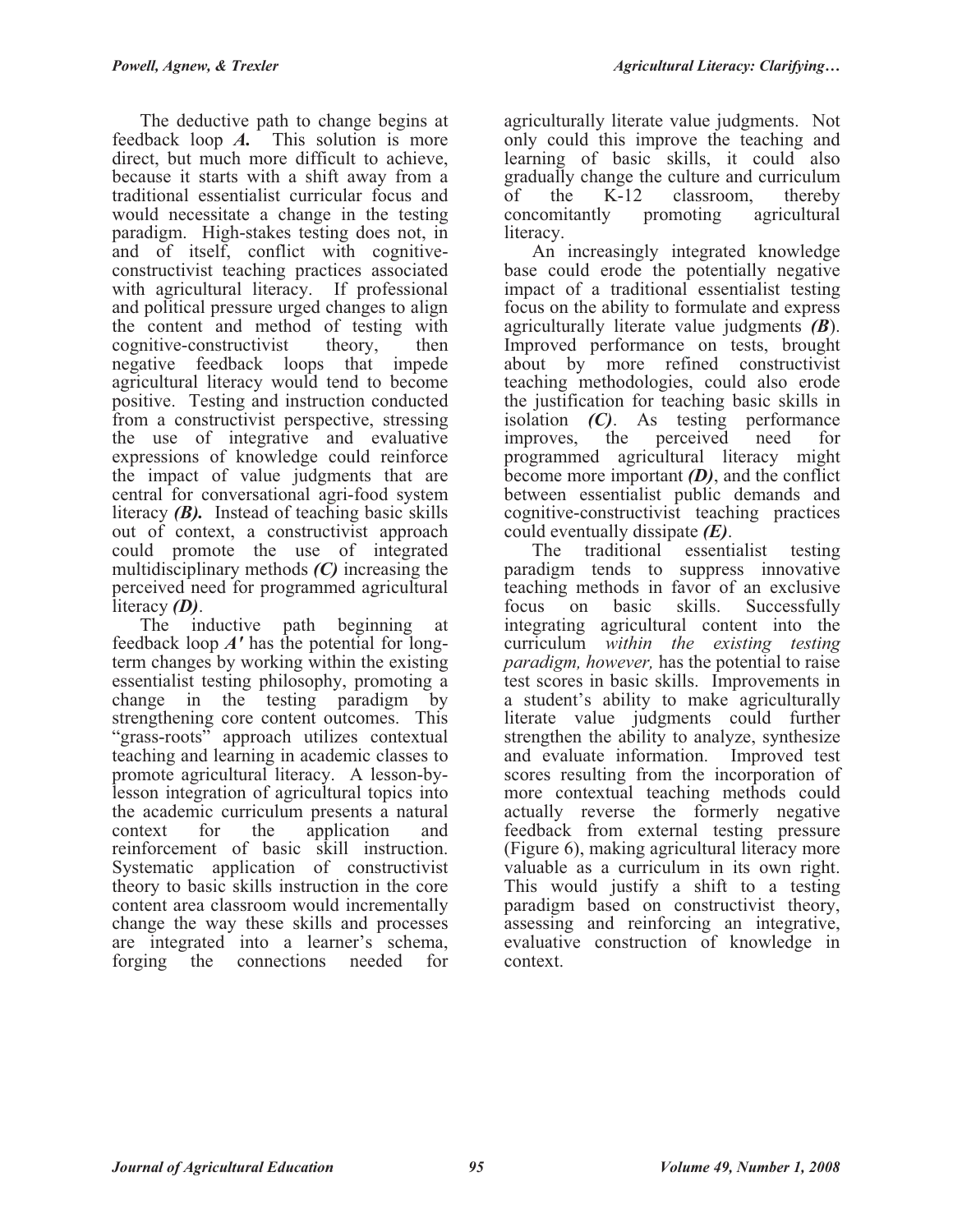

*Figure 6*. Paradigm shift promoting a shared vision of agricultural literacy.

## **Conclusions and Implications**

This analysis identified three approaches (inductive, deductive, and evaluative) to a shared vision that promotes the cultivation<br>and communication of a common and communication of a common knowledge base linked to agricultural issues. A conceptual model of the interactions between these aspects revealed the potential for positive, synergistic feedback that could build strong support from any one aspect for each of its counterparts. Conflicting external pressures exerted by public demands for a traditional essentialist curriculum with its attendant testing of basic facts and cognitive-constructivist expectations of "best practices" in educational methodology may have worked at cross-purposes, inhibiting the full potential of agricultural literacy efforts.

The conceptual model offered in this paper reveals two key leverage points for change by more fully integrating the use of constructivist methodologies. Although changing the testing paradigm might appear simpler, it would be more difficult to accomplish because national, state, and local political and social pressures would have to be overcome. Working to change the curriculum and testing process from a "grass roots" classroom level, although more timeconsuming and less coordinated, could be accomplished incrementally within existing political and academic structures. As the educational establishment continues to evolve, the key elements of the shared vision are dynamic and could adapt to societal and cultural changes. Just as the use of a variety of teaching methods in the classroom is considered to be effective in teaching, the use of multiple approaches to the delivery of agricultural literacy content can also be effective and mutually reinforcing.

#### **References**

Agnew, D. M., & McJunkin, M. (2005). Evolution of the agricultural literacy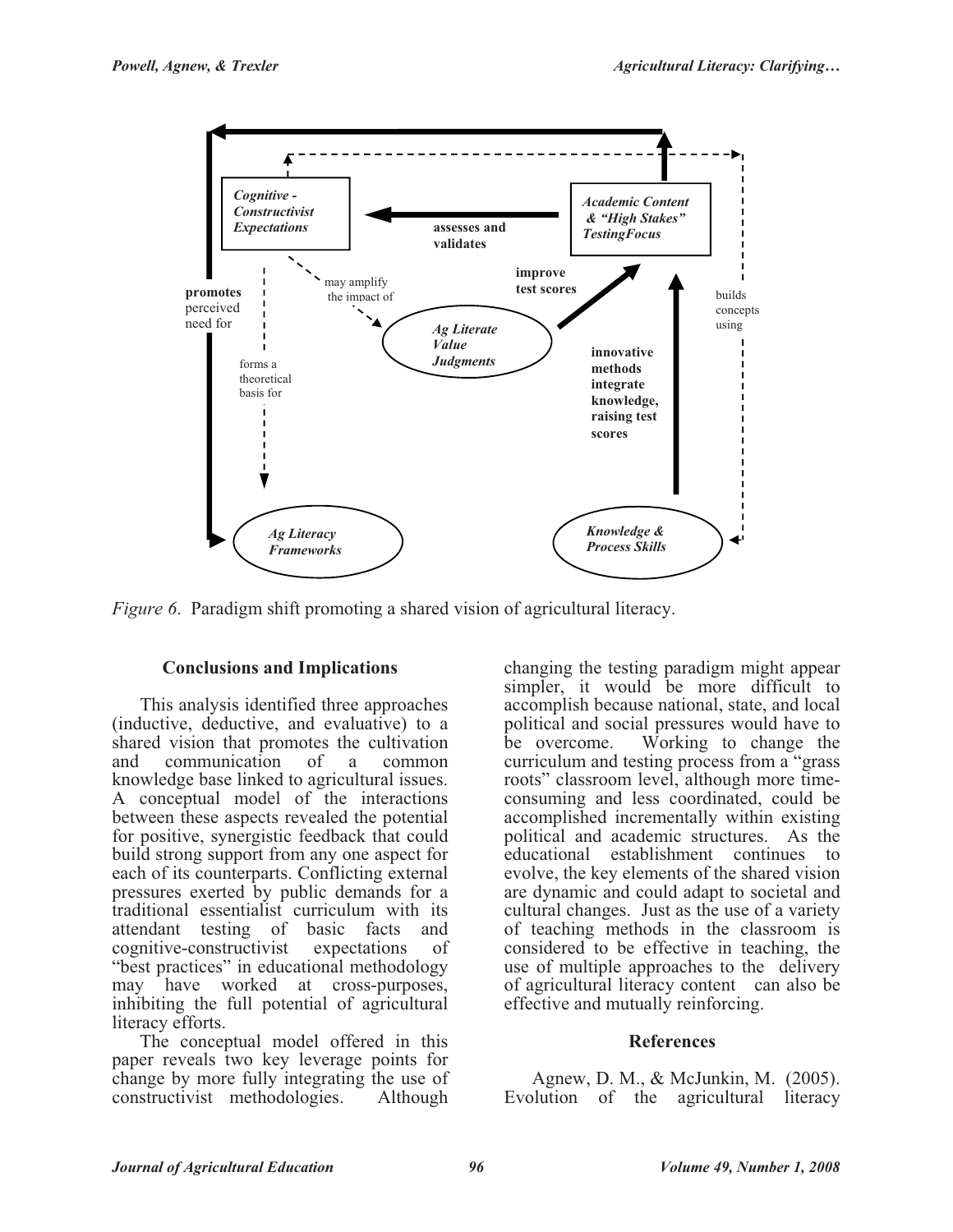movement: Impact on the environment and student learning*. The International Journal of Learning*, *11*(1).

American Association for the Advancement of Science. (2006). *Programs: Education.* Retrieved July 11, 2006, from http://www.project2061.org/

Arkansas Foundation for Agriculture. (2006)*. Farm families of Arkansas: Background*. Retrieved July 7, 2006, from http://www.growingarkansas.org/backgroun d.asp

Blackburn, D. A. (1999). Ag science fairs: The text wave in agricultural literacy. [Electronic version]. *Journal of Extension, 37*(4).

Bloom, B. S. (1965). Taxonomy of educational objectives: The classification of<br>educational goals. New York: David New York: David McKay.

Bowers, G. A., & Kohl, D. M. (1986). *A study of 244 fourth grade teachers in Virginia for application to agriculture in the classroom.* Report prepared for an honors seminar, Virginia Polytechnic Institute and State University, Blacksburg.

Bransford, J. D., Brown, A. L., & Cocking, R. R. (Eds.). (2000). *How people learn: Brain, mind, experience, and school*  (Expanded edition). Commission on Behavioral and Social Sciences and Education National Research Council. Washington: National Academy Press. Retrieved September 2, 2006, from http://fermat.nap.edu/books/0309070368/ht  $m\bar{l}$ 1.html

Brown, B. L. (1998). Applying constructivism in vocational and career education. Information series no. 378. ERIC Clearinghouse on Adult, Career, and Vocational Education: Columbus, OH. 120 p. (ERIC Document Reproduction Service No. ED428298)

Frick, M. J., Kahler, A. A., & Miller, W. W. (1991). A definition and the concepts of agricultural literacy. *Journal of Agricultural* 

*Education, 32*(2), 49-57.

Horn, J., & Vining, B. (1986). *An assessment of students' knowledge of agriculture.* Manhattan, Kansas: Center for Extended Services and Studies, College of Education, Kansas State University.

King, J. (2007, May 9). The high stakes in science education: Risking the roots of American productivity. *Education Week, 26*(36), p. 34, 44.

Krueger, D., & Mundt, J. (1991). Change: Agricultural education in the 21st century. *The Agricultural Education Magazine 64*(1), 7-9.

Kuh, P. (2006). [Review of the book *The omnivore's dilemma: A natural history of four meals*]. *Los Angeles Times* [Electronic reprint]. Retrieved July 12, 2006, from http://www.michalpollan.com/press.php?id= 36

Lauer, R. (Ed.). (1976). *Social movements and social change.* Carbondale: Southern Illinois University Press

Leising, J. G., Igo, C., Heald, A., Hubert, D., & Yamamoto, J. (1998). *A guide to food and fiber systems literacy.* Stillwater, OK: W.K. Kellog Foundation and Oklahoma State University. Retrieved July 13, 2005, from http://food\_fiber.okstate.edu/FINAL1. PDF

Leising, J. G., Pense, S. L., & Portillo, M. T. (2003). *The impact of selected agriculture in the classroom teachers on student agricultural literacy: Final report.* Stillwater, OK: Department of Agricultural Education, Communications, and 4-H Development, Oklahoma State University. Retreived July 13, 2005, from http://www.agclassroom.org/consortium/pdf /finalreport.pdf

Lowell, W. E. (n.d.). *Every month should be national literacy month.* [Electronic reprint]. The Honor Society of Phi Kappa Phi. Retrieved July 7, 2006, from https://www.phikappaphi.org/ObjectAssets/